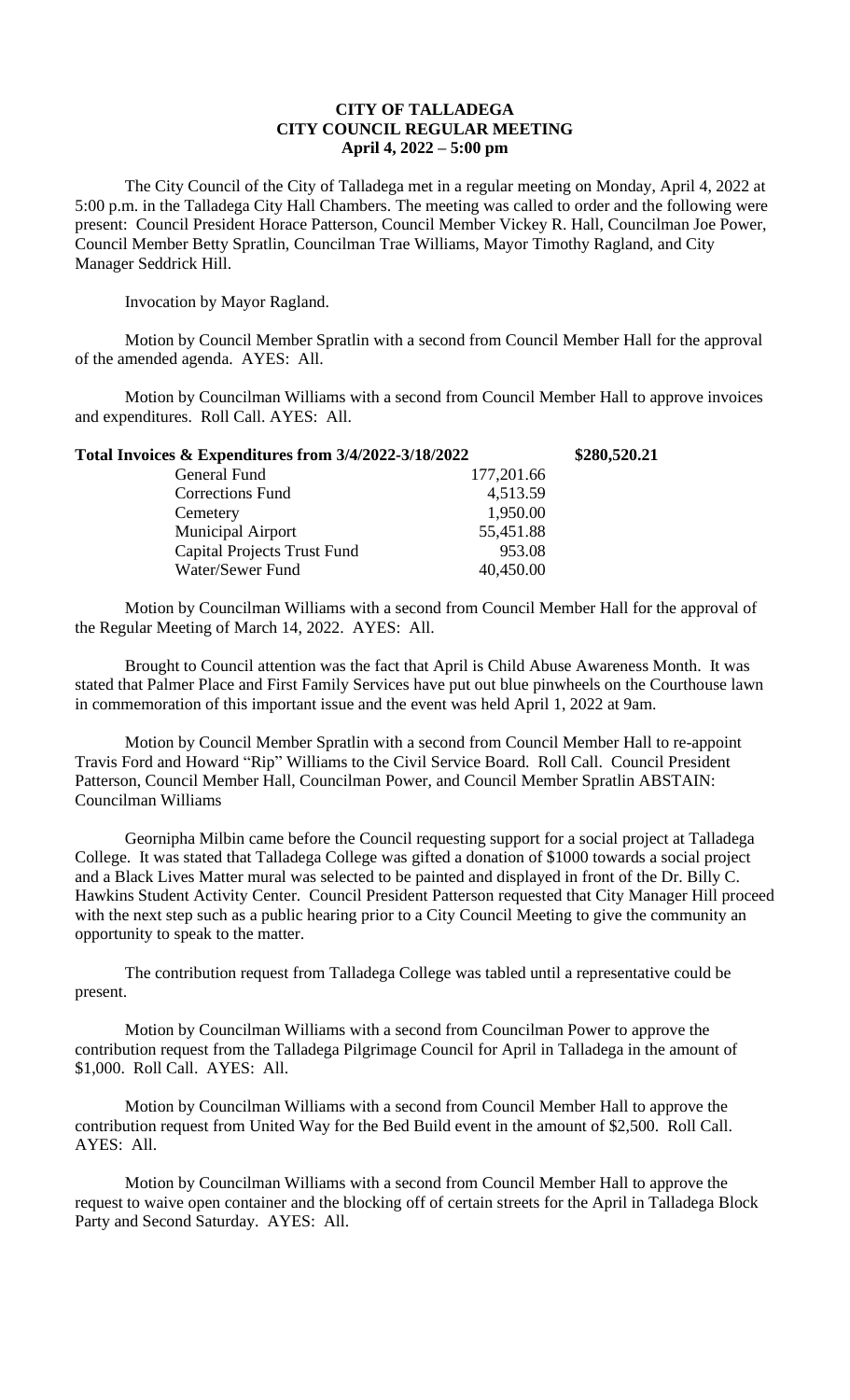**Ordinance #1904** amending ordinance #1716 to increase the transient occupancy tax *-adoption only.*

Motion by Councilman Power with a second from Councilman Williams for the adoption of Ordinance #1904. Roll Call. AYES: All.

**Ordinance #1906** to provide a job/position description for the Office/Billing Supervisor in the Water Department of the City of Talladega; and to amend Ordinances 1835, 1845, and 1874 in part

Motion by Councilman Williams with a second from Council Member Hall for the Reading of the Heading Only of Ordinance #1906. Roll Call. AYES: All.

AN ORDINANCE OF THE CITY OF TALLADEGA TO PROVIDE A JOB/POSITION DESCRIPTION FOR THE OFFICE/BILLING SUPERVISOR IN THE WATER DEPARTMENT OF THE CITY OF TALLADEGA; AND TO AMEND ORDINANCES 1835, 1845, AND 1874 IN PART

Motion by Councilman Williams with a second from Council Member Spratlin for the Waiver of the First Reading and Immediate Consideration of Ordinance #1906. Roll Call. AYES: All.

Motion by Councilman Williams with a second from Council Member Hall for the Adoption of Ordinance #1906. Roll Call. AYES: All.

**Resolution #5451** approving the surplus of a 2012 Dodge Journey in the Parks and Recreation Department

**Resolution #5452** approving a contract with East Alabama Umpire Association for officiating services for baseball games at a cost not to exceed \$8,000

**Resolution #5453** approving a lease contract with Miller's BBQ for concession services at Ben Bruner Sports Complex

**Resolution #5454** approving a contract with Davis Builders for the Heritage Hall Museum exterior drainage improvements in the amount of \$127,247.30

**Resolution #5455** approving a Memorandum of Understanding with Alabama Power for the Golf Course

Motion by Councilman Williams with a second from Council Member Hall for the approval of Resolution #5451 to Resolution #5455. Roll Call. AYES: All.

**Resolution #5456** approving the ARPA funds

Motion by Councilman Williams with a second from Council Member Hall for the approval of Resolution #5456. Roll Call. Roll Call. AYES: Councilman Power, Council Member Spratlin and Councilman Williams ABSTAIN: Council President Patterson and Council Member Hall

**Resolution #5457** approving the expenditure of \$10,000 for the Induction Ceremony at Davy Allison Memorial Park

**Resolution #5458** approving the surplus of various playground equipment from the Eastside Building

**Resolution #5459** approving the surplus of items from the Community Appearance Dept.

Motion by Councilman Williams with a second from Council Member Hall for the approval of Resolution #5457 to Resolution #5459. Roll Call. AYES: All.

Motion by Councilman Spratlin with a second by Council Member Hall to approve invoices and expenditures for the Water Department. Roll Call. AYES: All.

**Water Department Expenditures for 3/4/2022 to 3/18/2022 \$54,246.77**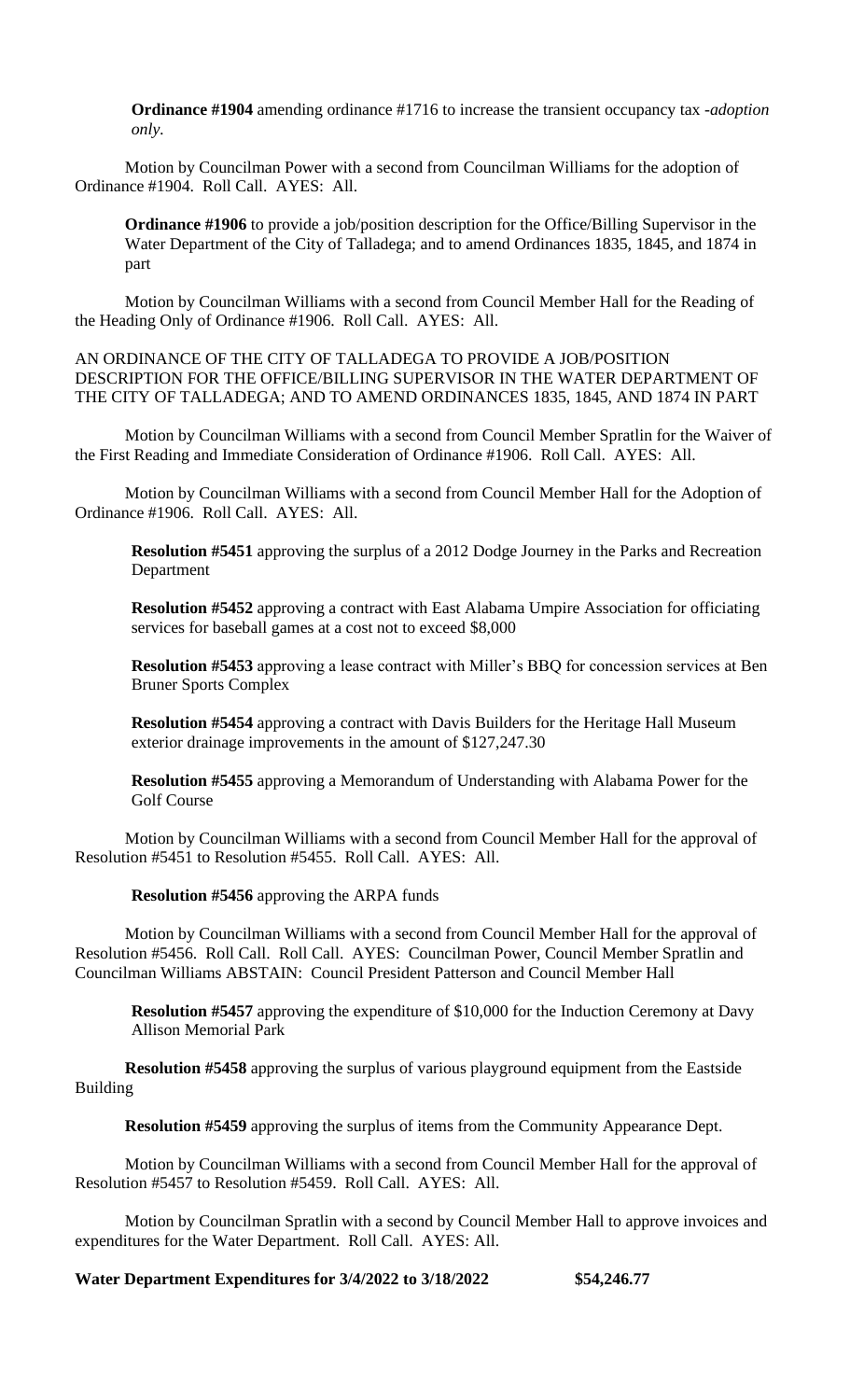Water/Sewer Fund 54,246.77

Mayor Ragland commented that with the nationwide trend of deaths and robberies from sales of items from Facebook and other social media platforms, it would be a good idea to create a green space in the Police Department parking lot such as the one Fultondale has. Also, mentioned was the possibility of imposing a curfew from 10pm to 6am on individuals 18 and under, however those with jobs could be given permission by parents or the employer to be out past that time.

City Manager Hill wished to comment that the City has been accepted into Opportunity Zone Alabama which is intended to expand neighborhoods and attract investment and wished to thank Dr. Mascia from AIDB, Chad Jones, Councilman Power, Jimmy Williams, and the new president of Talladega College. He next deferred to Chad Jones from First Bank of Alabama.

Chad Jones commented that First Bank of Alabama wished to recognize the impact the Opportunity Zone would have an impact and what it can clean up on Battle Street. He also wished to thank City Manager Hill and Jimmy Williams and for allowing him to be a part of the process.

City Manager Hill commented that the project chosen was to help new business and the number of building permits, unemployment rate, school system rate, percentage of poverty rate and unemployment rate. The priority is the Main Street revitalization and restore sense of pride and looking at being pedestrian friendly. The second priority is housing and broadband, and the third project is the Purefoy Hotel, mentioning that it had already been purchased with the intention of bringing that back into a boutique hotel. The third priority would be another grocery store, clothing store, and entertainment. Another project would be an election for students in certain wards to hear what they want in their districts. It was also mentioned that the Capital Improvement Project budget would not be brought forth yet until an inspection from the insurance company of the City's roofs at several facilities had been done. He also wished to acknowledge the new HR Director, Tanna Falkner and informed the Council that there was a vacancy in the Finance Department for the CFO, interviews for the Revenue Officer position, and wished to recognize the 20 interns as well as the deferring to the new Police Chief.

Police Chief Thomas wished to thank everyone for the opportunity and stated she is looking forward to building relationships in the community.

City Manager Hill also stated that he had meetings with Red Cross concerning storm shelters, thanked the Council for passing the ARPA which would pump resources back into the community, and attended a Lions Club Meeting. Also mentioned was the fact the City has new fleet tracking system in City vehicles, mentioned that there was a mobile cell tower at the Speedway during race time, attended a Water Color exhibit, met with Steve Sanders to make sure the City was operating efficiently, mentioned the Induction Ceremony at Davy Allison Park, wished to thank Community Appearance, Hall of Heroes, Lauren Deal, and Public Works, mentioned that the pay scale study had been received back from Auburn, but is still a work in progress, and deferred to Chad Jones from First Bank of Alabama.

Chad Jones wished to inform the Council that First Bank of Alabama will no longer be offering trust fund services and that the City's trust fund accounts would be served by Raymond James.

City Manager Hill next wished to congratulate Talladega College for their second-place finish in the NAIA games, mentioned that the City held its annual Arbor Day observance at Westgate with a tree planted in honor of Alan Wicher, participated in a ride along in the City to look at overgrown properties, wished to thank the Council for attending the ground breaking at Presbyterian Homes, and briefly went over several department monthly reports.

Council Member Hall commented that she agreed with the Mayor concerning the imposing of the curfew.

Councilman Williams wished to address a citizen concern at Pinehurst Drive. It was requested that a hearing-impaired sign be installed.

Motion by Councilman Williams with a second from Council Member Hall to go into Executive Session to discuss potential litigation and the matter of real property with possible action at 5:56pm. Roll Call. AYES: All.

Council returned to the Chambers at 6:14pm with action to be taken.